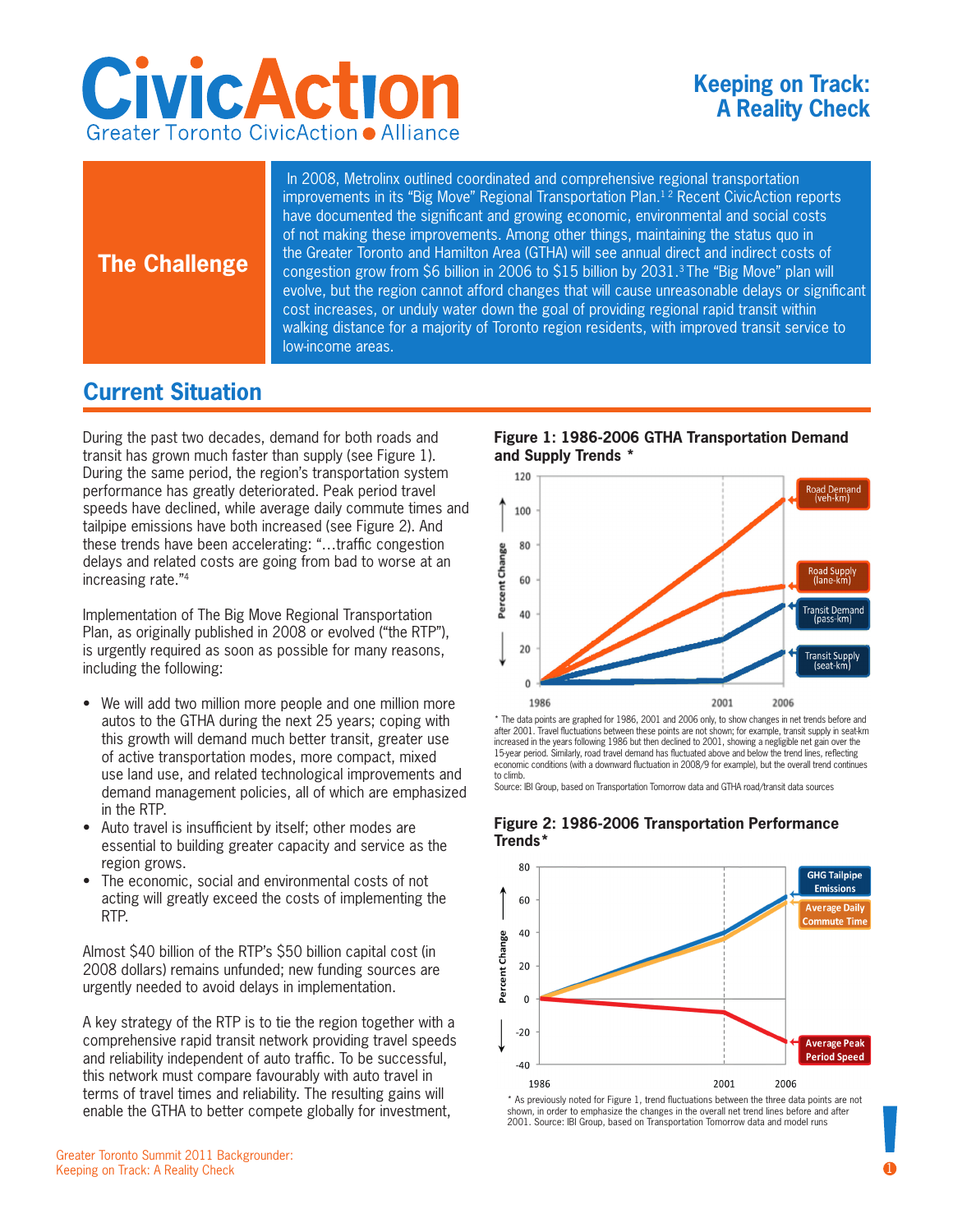talent and high value jobs. They will also provide lower income residents with broader accessibility to job opportunities. A comprehensive regional transit network will deliver much greater coverage and more sustainable operations in terms of reduced energy use, petroleum consumption and emissions, with related health benefits for all region residents.

The RTP will provide a hierarchical network comprised of six rapid transit modes: <sup>56</sup>

- **1. Express Rail:** high speed trains, typically electric, serving longer, regional trips with frequent service;
- **2. Regional Rail:** also primarily serving longer, regional trips but with lower frequency, speed and capacity than provided by Express Rail;
- **3. Subway:** fully grade-separated heavy rail, usually underground with very frequent service (as often as every 90 seconds) and capacity (as high as 25,000 – 40,000 passengers per hour in the peak direction);
- **4. Automated Guided Transit (AGT) (also referred to as Grade-Separated LRT or Elevated LRT):** short light rail trains operating in tunnels or on elevated track, with speed and frequency similar to Subway but about half Subway's capacity, which can be operated automatically without drivers, such as the SkyTrain System in Vancouver (see Figure 3);

### **Figure 3: AGT/Elevated LRT: The Vancouver SkyTrain**



Image credit: Laurence Lui

- **5. Light Rail Transit (LRT):** short, light rail trains operating at ground level, such as the planned LRT lines in the RTP. They are largely in a separate right-of-way, but subject to delays at level crossings with roads and therefore providing lower speeds and capacity than AGT; and
- **6. Bus Rapid Transit (BRT):** the type of BRT lines planned as components in the RTP's rapid transit network are similar to LRT except that individual buses run on separate busways or bus lanes, which are cheaper to build than LRT tracks but generally provide lower capacity; the system provides more operating flexibility than LRT, but is more expensive to operate because more drivers are required. Other types of BRT, providing higher speed and capacity through grade separation and/ or large articulated buses running at high frequencies, are not considered here since they are not part of The Big Move network or currently proposed changes to it.

As Figure 4 illustrates, the speed, capacity, capital cost, operating cost and delivery time characteristics of these rapid transit modes vary greatly. To be successful, a rapid transit network must draw on each mode's strengths and be integrated seamlessly to provide the best performance and coverage per dollar invested. Trade-offs must be carefully evaluated when considering possible changes to the RTP, especially with regards to the coverage, speed and capacity provided by each rapid transit mode, as well as its cost and compatibility with adjacent land uses. For example, for the same cost we could buy approximately:

#### **Figure 4: Rapid Transit Modes: Typical Speed, Capacity, Cost and Delivery Times**

| Mode                    | Speed<br>(km/h) | Capacity (persons /<br>hour / direction) | <b>Capital Cost</b><br>(Sm/km) | <b>Operating Cost</b><br>$(S/pass)$ * | Delivery Time<br>(years) |
|-------------------------|-----------------|------------------------------------------|--------------------------------|---------------------------------------|--------------------------|
| Express rail            | $50 - 80$       | $20,000 - 40,000$                        | $20 - 50$                      | 2.35                                  | $4 - 10$                 |
| Regional rail           | $30 - 50$       | $5,000 - 20,000$                         | $10 - 20$                      | 4.04                                  | $2 - 10$                 |
| Subway                  | $25 - 50$       | $25,000 - 40,000$                        | $250 - 350$                    | 0.56                                  | $6 - 10$                 |
| AGT/Grade-Separated LRT | $25 - 40$       | $10,000 - 25,000$                        | $100 - 175$                    | 0.12                                  | $4 - 6$                  |
| <b>LRT</b>              | $15 - 35$       | $5,000 - 10,000$                         | $50 - 100$                     | 0.65                                  | $2 - 4$                  |
| RRT **                  | $15 - 35$       | $2000 - 6000$                            | $5 - 40$                       | 249                                   | 1 – 4                    |

Based on ridership at the lower level of the capacity range

These numbers are typical for the relatively low capacity, low cost forms of BRT which are suitable for street level<br>suburban applications and are planned as part of the RTP's rapid transit network. See also the BRT descri the above text.

Source: IBI Group, drawing on experience in various urban areas and transit systems.

- two times more kilometres of AGT/grade-separated LRT than of Subway; and
- three times more kilometres of ground-level LRT than of Subway.

However, the latter provides slower service and less capacity than Subway and AGT, and causes more conflict with auto and truck traffic. AGT/elevated LRT also has significant visual impact in some contexts, with speeds similar to subway but less capacity.

BRT provides more coverage per dollar spent than any of the above three rail modes. However, as with LRT, it would take one lane of roadway in each direction away from other traffic if placed on existing roads where widening is not feasible. BRT can cost-effectively make use of other existing right-of-ways such as the Finch hydro corridor which runs east-west across the entire city. A small portion is currently used for the express bus route linking the Spadina subway to York University.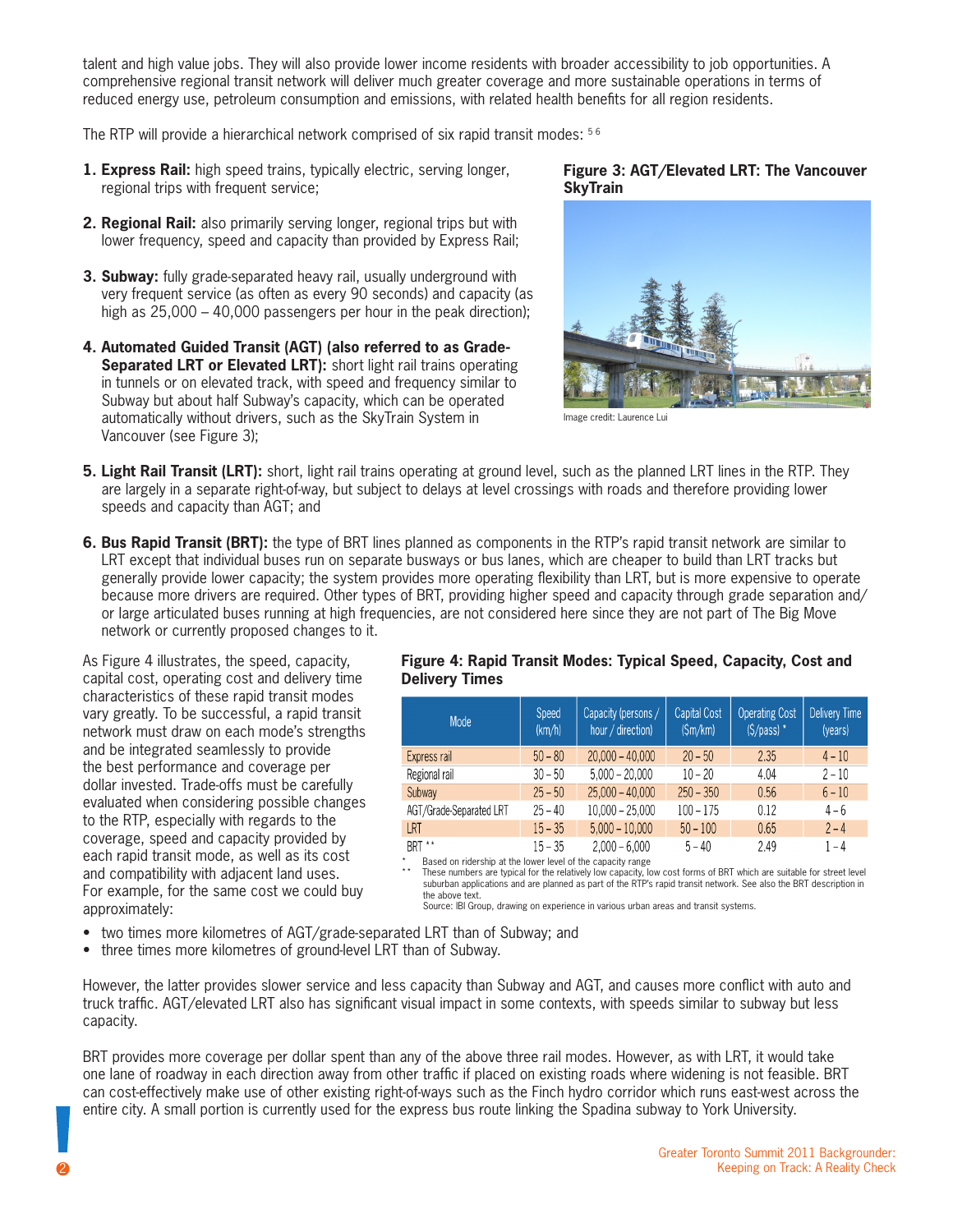To get value for money, Subway requires intense land use and significant traffic density, characteristics which are generally not present in suburban areas, except in key corridors. Until these conditions exist, it can be cost-effective to start with AGT, LRT or BRT and convert to Subway if greater capacity is needed at a later stage.

For best results, the network should be planned and built holistically instead of piecemeal. The RTP is a living plan and should evolve flexibly as circumstances change, so long as objectives, costs and timelines are not sacrificed unreasonably. Where changes will increase cost, it is crucial to determine who will pay for the additional costs. In some cases, it may be appropriate to ask voters to decide between a property tax increase or other levy, for example.

# **Chief Barriers to Progress**

Keeping the RTP on track and fully delivering it on time and on budget will require skilled management, including governance policies, and capacity for:

- effective, efficient design, implementation, operation, maintenance and rehabilitation of the new infrastructure; and, equally important,
- achieving the pricing, information and related improved customer service features of the plan.

At least three other elements are essential to staying on track:

- **• sustainable funding** drawn from innovative sources to ensure reliable financing of the RTP, including its capital costs, ongoing operations and effective maintenance;<sup>7</sup>
- **effective communications** to galvanize public support for funding and implementation, while soliciting public input continuously as details are worked out;8 and
- **• appropriate RTP change reviews**, to balance the costs and benefits of proposed changes **in the context of overall funding limits** and the need for timely implementation.9

Proposed changes to any long-term transportation plan can be expected as circumstances change. Nonetheless, recent proposals for major changes to The Big Move RTP have arisen early on in its life, and require timely consideration and action. It will be paramount to maintain effective communication and broad-based support for sustainable funding levels throughout the RTP's implementation.

# **Opportunities for Action**

In the spirit of the previous sections, the following three opportunities for action are suggested for consideration by Metrolinx and relevant stakeholders:

#### **1. Sustainable Funding,** including the innovative use of additional funding sources such as those outlined in Figure 5 to cover ongoing shortfalls in RTP capital funding of \$2 billion/year (in constant 2008 dollars) when the current committed funds run out, plus an additional shortfall

approaching \$0.5 billion/year for unfunded RTP operating and maintenance costs. • Stakeholders can help

to generate and inform widespread, objective public discussion about the pros and cons of each funding source or mix of sources.

### **Figure 5: Potential Sources for Additional GTHA Transit/Transportation Funding**

| Source                                                                                                                                                                                | Net Additional Revenue to GTHA                                          |  |
|---------------------------------------------------------------------------------------------------------------------------------------------------------------------------------------|-------------------------------------------------------------------------|--|
| 1. Road Tolls on GTHA Freeways (400 series highways and municipal controlled-access highways)                                                                                         | $$1 - 2 B/year$                                                         |  |
| 2. Regional Gas/Diesel Fuel Tax                                                                                                                                                       | $$1 - 2 B/year$                                                         |  |
| 3. Commercial Parking Levy                                                                                                                                                            | $$1 - 2 B/year$                                                         |  |
| 4. Regional Sales Tax                                                                                                                                                                 | $$1 - 2 B/year$                                                         |  |
| 5. High Occupancy Toll (HOT) Lanes or Express Lanes on GTHA Freeways                                                                                                                  | \$400 -800 M/year for Express Lanes<br>\$200 - 400 M/year for HOT Lanes |  |
| 6. HST Revenue from Gas/Diesel Sales Tax (Revenue dedicated partially or fully to GTHA transit)                                                                                       | \$400 - 600 M/vear                                                      |  |
| 7. Central Area (C.A.) Congestion Levy on private vehicles entering Planning District 1, 6:30<br>am-6:30 pm Monday - Friday                                                           | \$250 - \$500 M/vr                                                      |  |
| 8. Vehicle Registration Fee (Varies with vehicle GHG emission levels; replaces existing provincial single-value fee)                                                                  | \$200 - 400 M/year                                                      |  |
| 9. Value Capture Levy (Provides revenue from higher property values/taxes in areas served by higher-order transit)                                                                    | \$50 - 100 M/year                                                       |  |
| 10. Utility Bill Levy                                                                                                                                                                 | \$50 - 100 M/year                                                       |  |
| 11. Employer Payroll Tax in Areas with Higher-Order Transit Service                                                                                                                   | \$40 - \$80 M/year                                                      |  |
| 12. National Federal-Provincial Transit Strategy (Similar to Ontario's former funding formula, but based on a<br>national federal/provincial agreement for steady, long-term funding) | $$1 - 2 B/year$                                                         |  |

Source: See Reference 1 for more details on these potential funding sources.

• They can further provide Metrolinx and relevant governments with the input of the public and opinion leaders to assist them in considering potential funding sources and ways to achieve sustainable travel patterns.